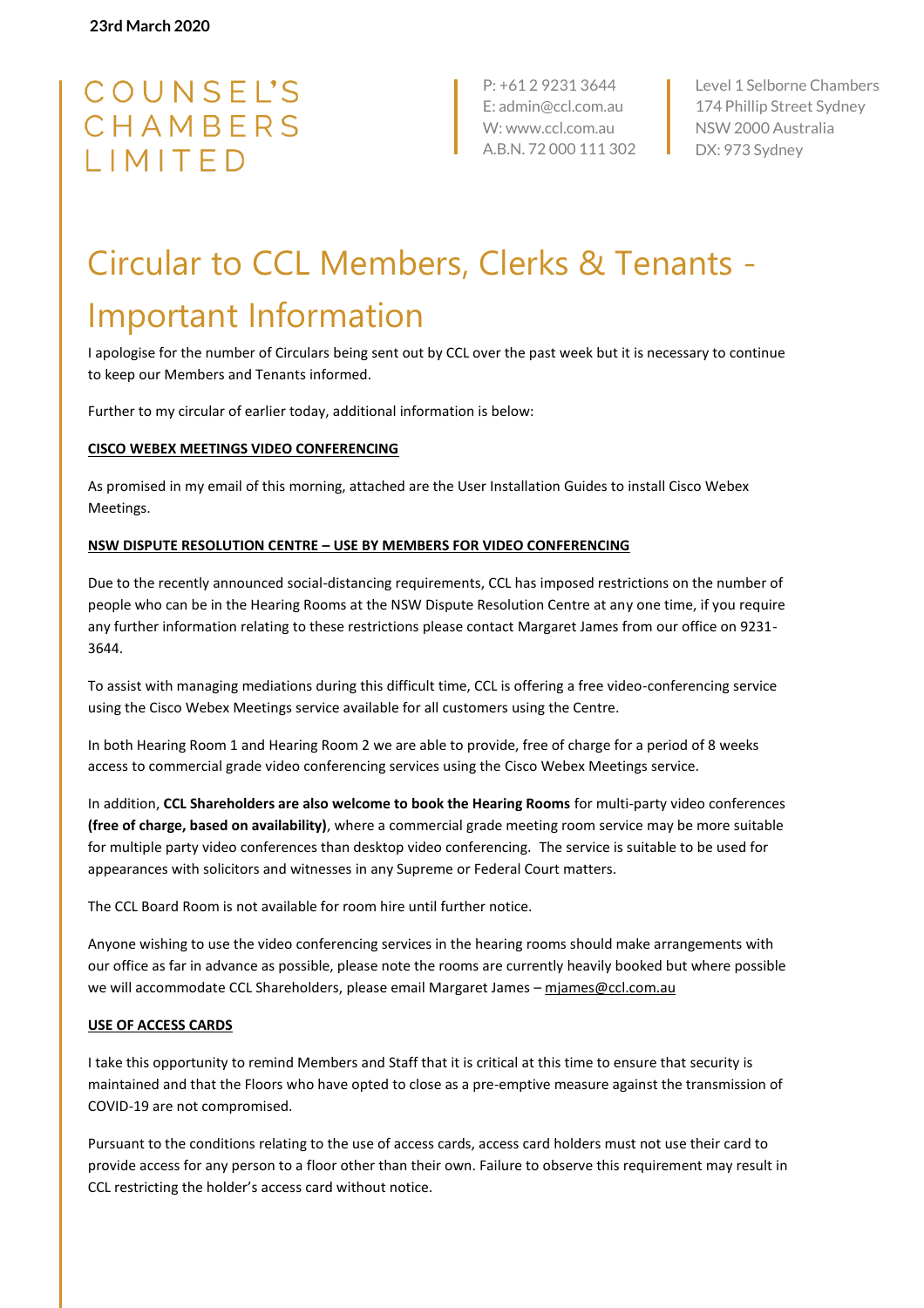#### **FURTHER INFORMATION RELATING TO POTENTIAL CLOSURES**

Further to my email below I can now also provide more clarity around potential closures and the impact that it will have on the buildings:

- 1. The following Floors have opted to close, not due to any self-isolations or confirmed COVID-19 cases but as a pre-emptive measure;
	- $11^{\text{th}}$  Floor
	- 2<sup>nd</sup> Floor Selborne
	- Sixth Floor Selborne & Wentworth (including Levels 9, 10 & 11 Lockhart)
- 2. Access cards held by Shareholder and Clerks, at present, remain valid for all areas;
- 3. Members & Staff of the closed floors can continue to access the Floor during the closure using their access cards;
- 4. If a Floor closes due to a confirmed case of the COVID-19 virus, the Floor will be closed immediately, without notice and no access to the Floor will be available until the Floor is cleaned;
- 5. If the building closes as a pre-emptive measure, members and staff will be able to gain access using their access cards;
- 6. If the building is closed due to a Government direction or multiple confirmed cases of the COVID-19 virus throughout the buildings then there will be no access.

I hope the above information is helpful, please let me know if you have any questions.

Kind Regards,

Debbie George

CEO

Counsel's Chambers Limited

**From:** Debbie George [<dgeorge@ccl.com.au>](mailto:dgeorge@ccl.com.au) **Sent:** Friday, 20 March 2020 2:02 PM To: Shareholders & Clerks [<members@lists.counselschambers.com.au>](mailto:members@lists.counselschambers.com.au) **Subject:** Circular to CCL Members, Clerks & Tenants - Important Information

Further to my email below of 19 March 2020, please see further information below:

#### POTENTIAL BUILDING CLOSURES

CCL's focus remains on keeping the buildings open and operating as best we can in these difficult circumstances. The situation is not 'business-as-usual'. CCL and its Members have had to modify the way we operate and offer services however, at this stage, the properties will remain open unless we are forced to close. CCL staff will be onsite between 6am and 5pm weekdays to continue to assist Members.

Members & Clerks should already be aware that certain situations may lead to either a partial or full closure of CCL's buildings without notice. Some of the possible scenarios that may lead to closures, and other important information follow:

- 1. The Government may require the general population to self-isolate. In this instance, CCL will close the buildings and CCL cannot predict the terms or duration of such a closure.
- 2. A confirmed case of COVID-19 will result in an immediate, full Floor closure. In Wentworth & Selborne Chambers, that means both sides of the Floor will be closed. It may be necessary to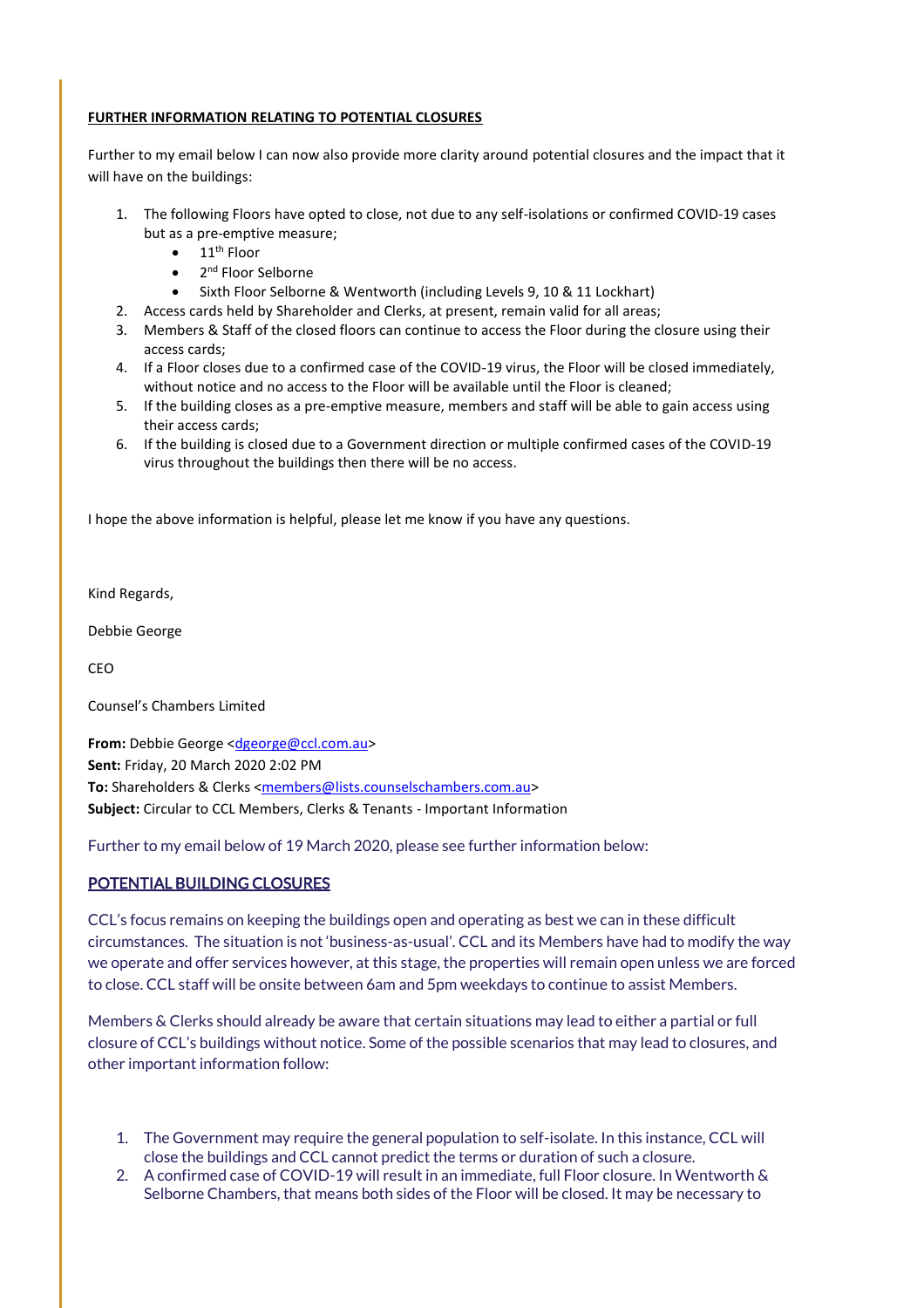close multiple Floors, the extent of the closure will be assessed based on the movements of the confirmed case throughout the building and the extent of contamination. In collaboration with the CCL Board, CCL's WHS Advisers and Environmental Cleaners, CCL intends to assess all cases individually to determine the extent of the impact on the properties.

- 3. Members & Clerks will be aware that persons in contact with confirmed cases must self-isolate for 14 days.
- 4. The duration of a Floor closure will be dependent on:
	- a. the availability of the environmental cleaner;
	- b. the extent of the self-isolation required by Members on the Floor who have been in contact with a confirmed case; and,
	- c. directions from the affected Floor.
- 5. It may become necessary to close the whole building in a situation where we have multiple cases occurring on different Floors. The duration of this type of closure would again be determined by the availability of environmental cleaners and the required self-isolation period for people exposed to the virus.

As we have previously noted the cost of the environmental clean would be covered by CCL (we have insurance cover for these types of situations) and we are told that the clean would take about 30 staff hours per floor.

### CISCO WEBEX MEETINGS – VIDEO CONFERENCING

CCL is hoping to send out more information relating to this service either this afternoon or first thing on Monday.

# NETWORK TROUBLESHOOTING GUIDES

To assist with taking some of the pressure off CCL Network staff we have developed the attached Troubleshooting Guides to deal with the most common issues for device connection in Chambers. There are four guides as follows:

- Windows wired connections https://www.ccl.com.au/files/documents/CCL\_Network\_Troubleshooting\_Cheat\_Sheet\_Wired\_ [Windows.pdf](https://www.ccl.com.au/files/documents/CCL_Network_Troubleshooting_Cheat_Sheet__Wired_Windows.pdf)
- Windows wireless connections https://www.ccl.com.au/files/documents/CCL\_Network\_Troubleshooting\_Cheat\_Sheet\_Wirele ss Windows.pdf
- Mac wired connections https://www.ccl.com.au/files/documents/CCL\_Network\_Troubleshooting\_Cheat\_Sheet\_Wired\_ [macOS.pdf](https://www.ccl.com.au/files/documents/CCL_Network_Troubleshooting_Cheat_Sheet__Wired_macOS.pdf)
- Mac wireless connections https://www.ccl.com.au/files/documents/CCL\_Network\_Troubleshooting\_Cheat\_Sheet\_Wirele [ss\\_macOS.pdf](https://www.ccl.com.au/files/documents/CCL_Network_Troubleshooting_Cheat_Sheet__Wireless_macOS.pdf)

We are also working on troubleshooting guides for VPN which will be circulated in the near future.

As CCL Network staff are overwhelmed with a backlog of services requests, please try to refer to the troubleshooting and setup guides that were circulated yesterday and attached now before contacting our offices. A reminder that all service requests need to be logged by either using the tenant portal or by